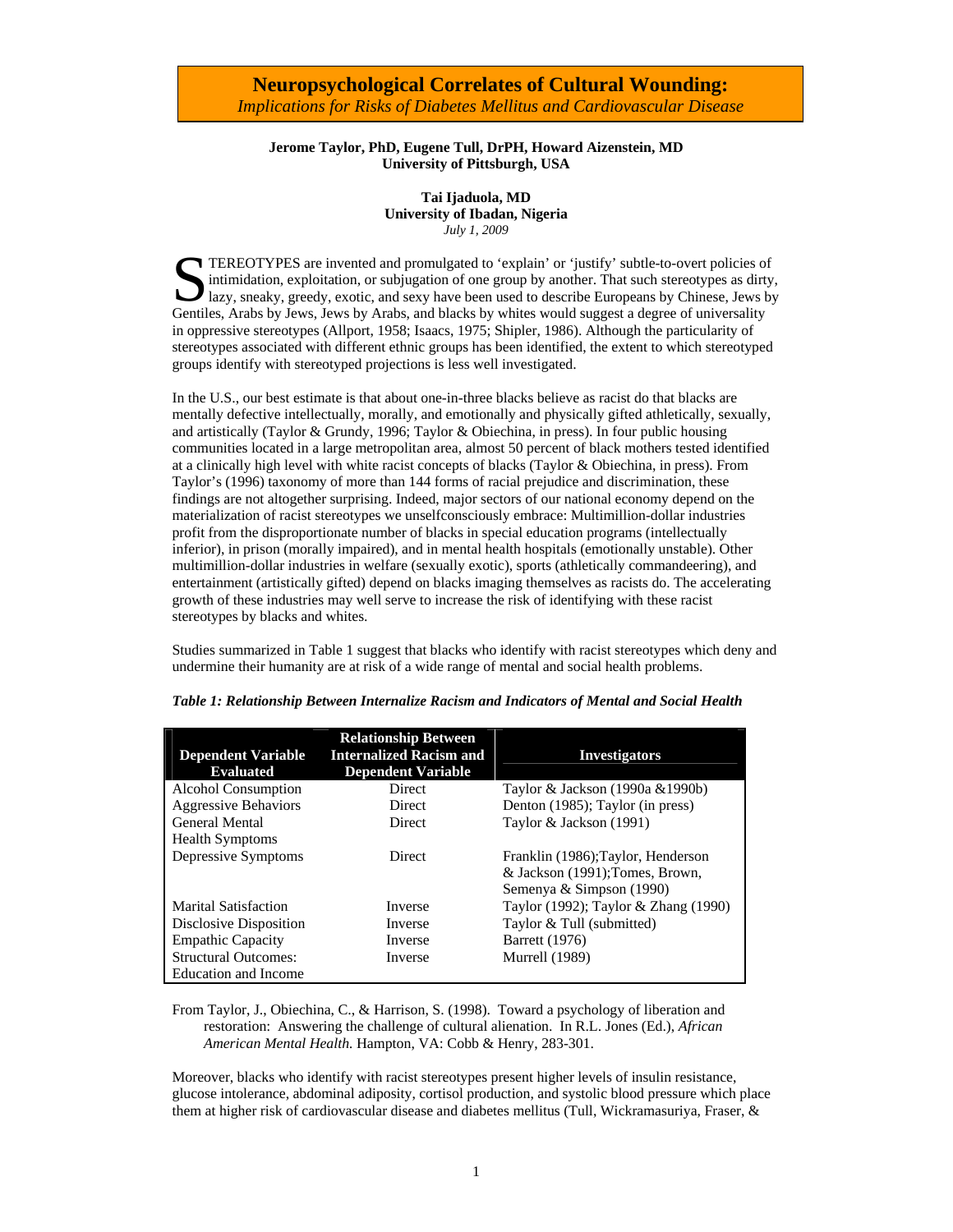Taylor, 2001; Tull, Butler, Taylor, Chambers, et al., in press; Tull, Butler, Taylor, Fraser, et al., 2001; Wickramasuriya, Taylor, Smith-Burns, et al., 1999).

How shall we account for the relationship between internalized racism and risk factors associated with physical disease and emotional conditions that increase the risk of physical disease? Adapting the empirically supported proposition of Per Björnthorp (3) that chronic defeat responses to psychosocial stress trigger cascading arousal effects on the HPA-axis that lead to cortisol dysregulation, abdominal obesity, and metabolic anomalies associated with risks of diabetes mellitus and cardiovascular disease, we hypothesize that internalized racism induces a mindset predisposing its victims to defeatist attitudes and responses when confronted with social and environmental stress. We therefore expect that internalized racism will be associated positively with measures of psychological distress, abnormal HPA-axis function, poor cortisol regulation, abdominal obesity, insulin resistance and glucose intolerance—precisely what we have found in studies summarized in Table 1 and in the preceding paragraph. We outline in Figure 1 our complete theory of expectations guiding our research thus far.



The overall purpose of this study series is to understand how racism and its internalization influence neuropsychological processes that increase risks of diabetes mellitus and cardiovascular disease in African American adults. Toward this end we raise five questions that motivate five corresponding aims of this investigation:

- Does exposure to racialistic incidents activate pain centers in the brain (Specific Aim 1)?
- Does exposure to racialistic incidents activate areas of the brain associated with dysphoric mood and conditions—anxiety, depression, and hostility (Specific Aim 2)?
- Do racist stereotypes affect areas of self-representation in the brain more profoundly among persons high in internalized racism relative to persons low in internalized racism (Specific Aim 3)?
- Are areas of the brain associated with cognitively challenging tasks underactivated in persons high in internalized racism relative to persons low in internalized racism (Specific Aim 4)?
- Among persons high in internalized racism, is there a greater risk relative to persons low in internalized racism of neuronal damage in areas of the brain associated with the encoding of memory and the neuroregulation of stress (Specific Aim 5)?

Specific Aim 1: *to evaluate the extent to which racialistic incidents activate areas of the brain associated with experiences of social exclusion and rejection and to determine whether this activation is moderated by level of internalized racism.*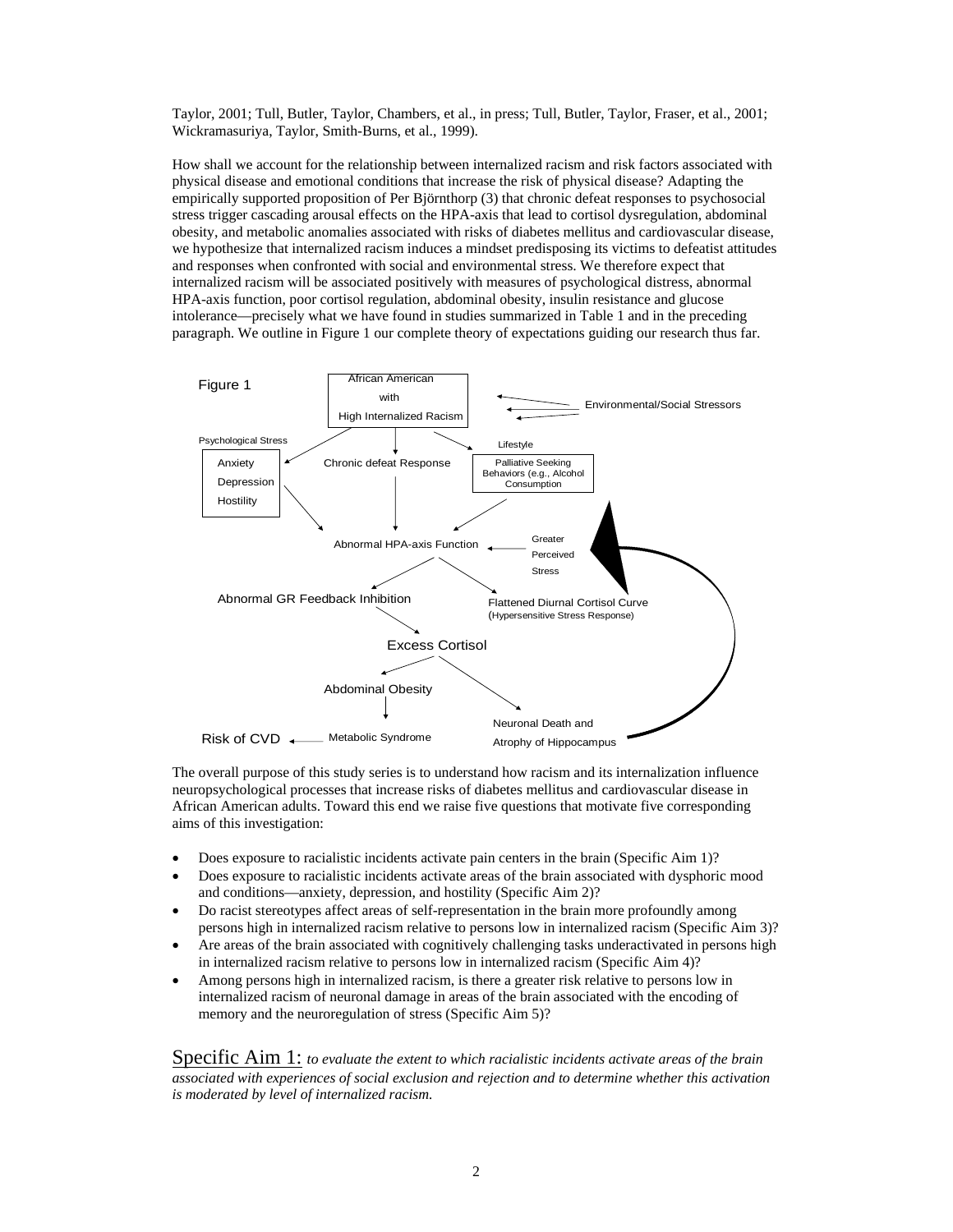Following Figure 1, we are evaluating whether neuropsychological effects of racism as environmental or exogenous stressor is conditioned by the 'host' variable internalized racism. If we argue as would appear reasonable that racialistic incidents increase the sense of social rejection or exclusion of its victims, we can take advantage of a recent report carrying the provocative title, *Does Rejection Hurt? An fMRI Study of Social Exclusion*, (Eisenberger, et al., 2003). These investigators presented evidence of increased blood flow to the anterior cingulate cortex and the right ventral prefrontal cortex following an experimental manipulation that simulated the experience of social exclusion (see also Panksepp, 2003, whose results are similar). Figure 2 taken from Eisenberger et al (2003) summarizes neuropsychological effects of social exclusion using fMRI.



**Fig. 2**. (A) Increased activity in anterior cingulate cortex (ACC) during exclusion relative to inclusion. (B) Increased activity in right ventral prefrontal cortex (RVPFC) during exclusion relative to inclusion.

# **Hypotheses**

Utilizing 10 persons high in internalized racism and 10 low in internalized racism matched for age, sex, BMI, right-handedness, and socioeconomic status, we expect using fMRI that:

- **1.** Racialistic incidents that are individual, overt, and behavioral will activate greater cerebral blood flow to the anterior cingulate cortex and the right ventral prefrontal cortex than those which are institutional, covert, and attitudinal which in our previous research are more difficult to discern. We also will be positioned to determine the type of racialistic incidents that may be the most hurtful to persons low and high in internalized racism and those that may be differentially hurtful to each level of internalized racism.
- **2.** When exposed to racialistic incidents, we expect there will be greater cerebral blood flow to the anterior cingulate cortex and the right ventral prefrontal cortex among persons high in internalized racism relative to persons low in internalized racism. This expectation is based primarily on prior studies indicating that persons high in internalized racism tend to perceive intimate other and intraracial others as less accepting and disclosive toward them than persons low in internalized racism (Taylor, 1992; Taylor & Rogers, 1993; Taylor & Tull, submitted). This sociocentrifugal representation of others is expected to prime the disposition of persons high in internalized racism to decode racialistic incidents which also are sociocentrifugal in nature. This rejection-by-others schema we believe will underlie the greater activation of the anterior cingulated cortex and the right ventral prefrontal cortex in persons with high relative to low levels of internalized racism.

## **Significance**

Is racism a form of rejection hurt? Neuropsychologically, does it hurt like physical pain which also activates the anterior cingulate cortex and the right ventral prefrontal cortex? Identification of the neuropsychological substrate is important in understanding how racism as an exogenous construct contributes to the cascading activation of the HPA-axis that leads to cortisol dysregulation and metabolic abnormalities associated with risks of diabetes mellitus and cardiovascular disease.

Specific Aim 2: *to evaluate the extent to which racialistic incidents activate areas of the brain associated with the processing of negative emotions and to determine whether this activation is different for persons high and low in internalized racism.*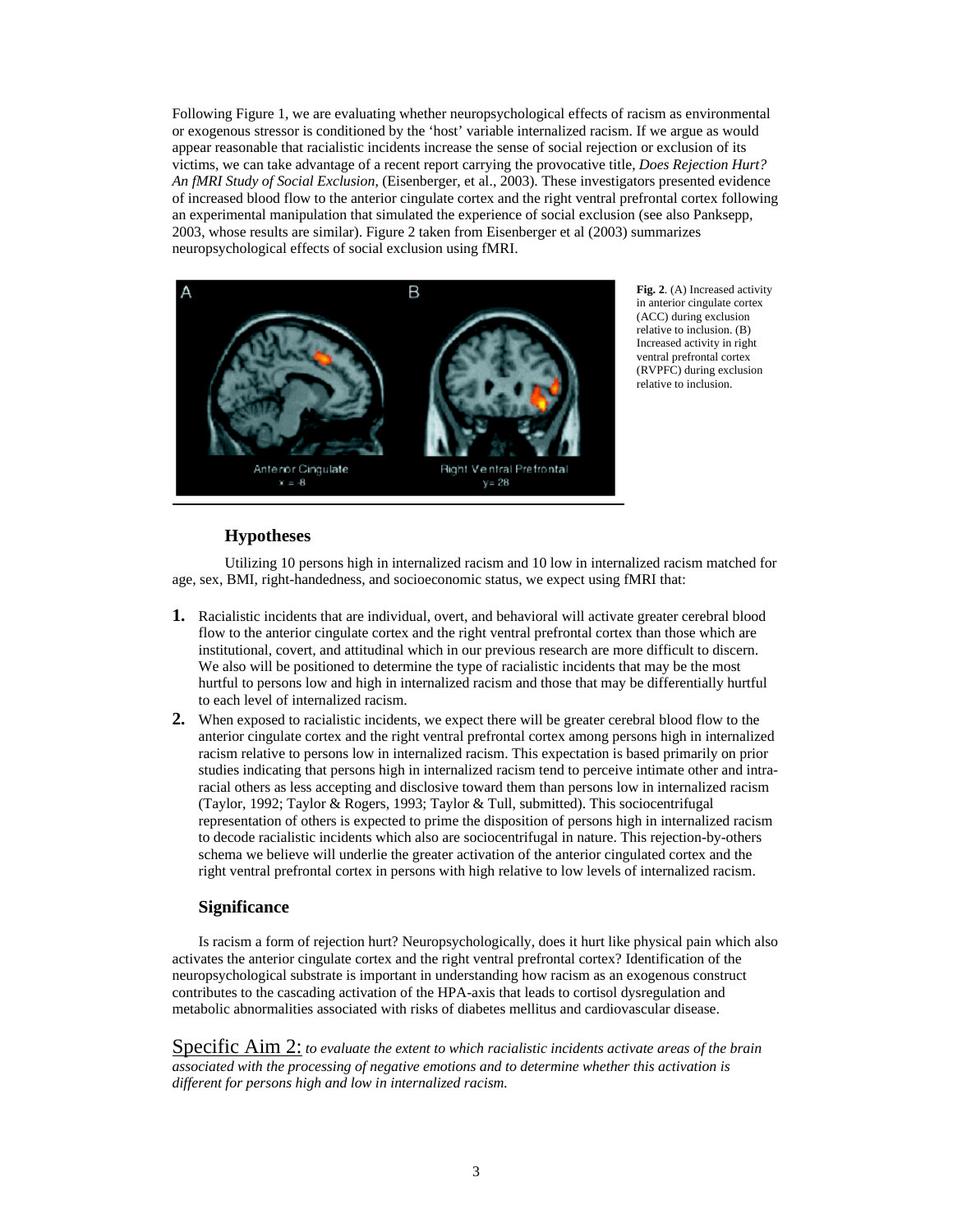Converging lines of evidence in human affective neuroscience suggest that the amygdaloid complex which coordinates the actions of the autonomic and endocrine systems is involved in processing the experience of negative emotions:

• Activation of the amgydala is associated with fear, anxiety, and general negative affectivity in both normal samples and in clinical populations with affective disorders (e.g., Abercrombie et al., 1998; Birmbauer et al., 1998; Breiter, Rauch, Kwong, Baker, & Rosen, 1996; Rauch et al., 1996).



- In healthy subjects the amagydala is implicated in various emotioneliciting situations (e.g., Lane et al., 1997; Irwin et al., 1996; Ketter et al., 1996; Schneider et al., 1996; Zald & Pardo, 1996).
- With exception of a recent study by Anderson & Phelps (2002), lesions in the amygdaloid complex have been associated with impairments in conditioned fear responses (Bechara et al., 1995; LaBar, LeDoux, Spencer, & Phelps, 1995), fear potentiated startle (Funayama, Grillon, Davis, & Phelps, 2001), and arousal-enhanced memory (Labar & Phelps, 1998; Adolphs et al., 1997).
- Activation of the amgydala with presentation of symptom-eliciting stimuli to patients with obsessive–compulsive disorder (Breiter et al.,1996), the imagining of combat-related scenes in patients with posttraumatic stress disorder (Rauch et al., 1996), and the viewing of neutral human faces in patients with social phobia (Birmbauer et al., 1998).
- Differential activation of the amgydala associated with the experience of a wide range of negative affects (Schneider et al., 1996; Zald & Pardo, 1996; Zald, Lee, Fluegel, & Pardo, 1998).
- In clinical populations, differential amygdala activation has been noted in patients with depression relative to healthy volunteers during resting baseline scans (Abercrombie et al., 1998; Drevets et al., 1992), and similar activations have been demonstrated in healthy volunteers during various affective challenges, such as the induction of sad moods (Lane et al., 1997; Schneider et al., 1995) and the viewing of unpleasant relative to neutral pictures (Irwin et al., 1996).
- Pharmacological induction of fear is associated with increased cerebral blow flow changes to the amagydala (Ketter et al, 1996).

#### **Hypotheses**

Utilizing 10 persons high in internalized racism and 10 low in internalized racism matched for age, sex, BMI, right-handedness, and socioeconomic status, we expect using fMRI that:

- **1.** There will be greater baseline cerebral blood flow in the amygdala among persons high in internalized racism relative to persons low in internalized racism. This expectation is based on research findings indicating that persons high in internalized racism present with higher levels of dysphoric symptoms—anxiety, depression, and hostility (see Table 1). This relationship persists even when controlling for education, income, occupation, life events, and social support, and religious commitment.
- **2.** There will be relatively greater cerebral blood flow in the amygdala of persons high in internalized racism than persons low in internalized racism following exposure to scenarios depicting racialistic incidents.

# **Significance**

From Figure 1, the production of negative affects (anxiety, depression, hostility) contribute to the abnormal activation of the HPA-axis, its cascading effects influencing insulin resistance and associated risks of diabetes mellitus and cardiovascular disease. Here we attempt to identify how neuropsychological structures contribute to this cascading effect. Recalling that activation of the amygdala triggers defensive behaviors and autonomic arousal including rapid heartbeat and raised blood pressure along with pituitary-adrenal axis stimulation, results of this study may help to clarify neuropsychological pathways that underlie effects of racism and its internalization on risks of diabetes mellitus and cardiovascular disease.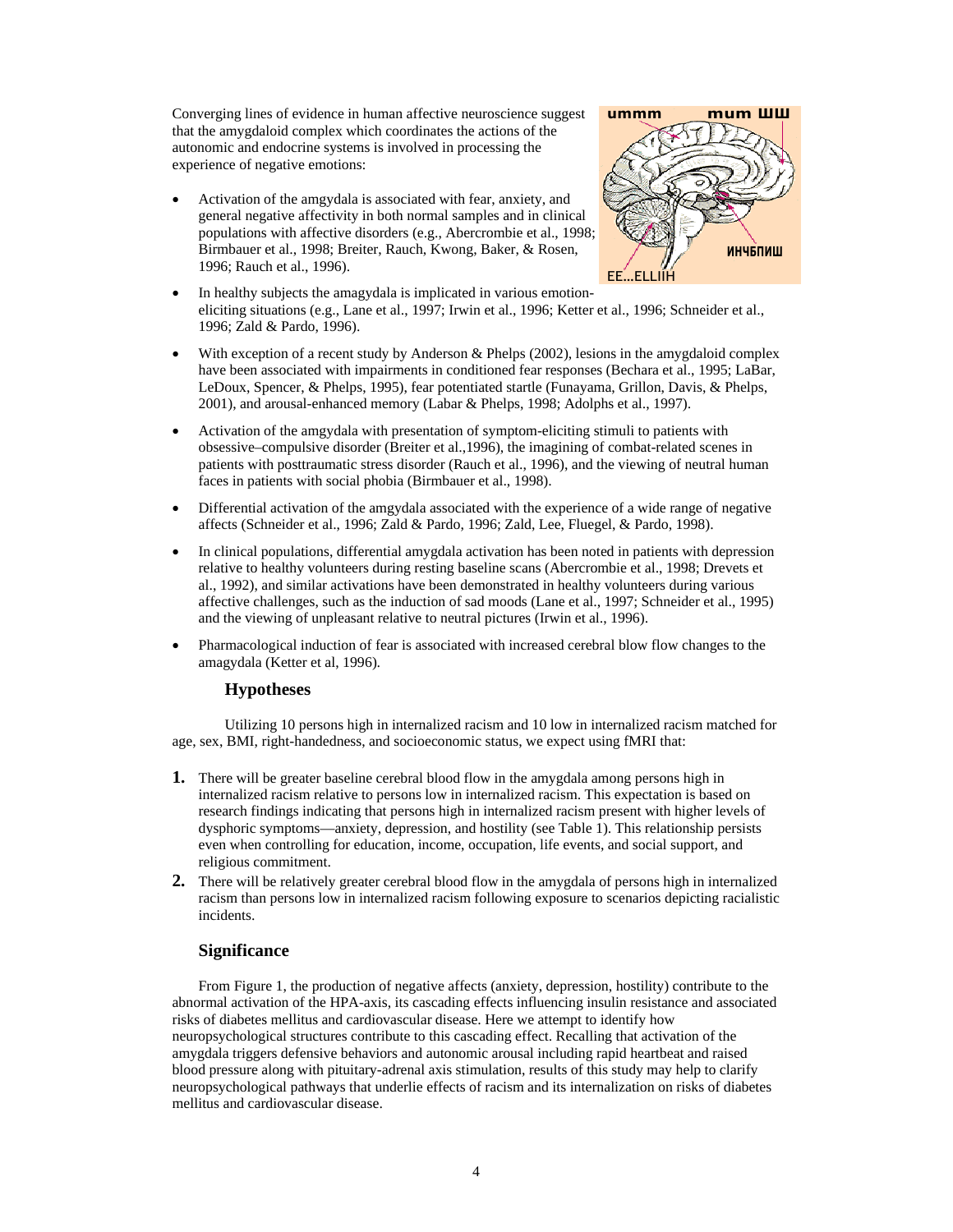Specific Aim 3: *to explore whether areas of the brain associated with self-representation respond differently to stereotypical and counter-stereotypical words and to evaluate whether response to these words is conditioned by level of internalized racism.*

The conclusion of studies in social cognition support the social constructivist's claim that 'believing is seeing' which inverts the logical positivist's claim that 'seeing is believing'. Our findings suggest that persons high and low in internalized racism are radically different in every component of information processing (Taylor, 1995)—encoding (what they notice), encoding (what they remember of what they've noticed), retrieving (what they recall of what they've remembered), and interpreting (what they make of what they've retrieved). Correspondingly, we expect that areas of the brain associated with self-representation will be more profoundly activated in persons high in internalized racism by words such as 'stupid' or 'ignorant' than 'smart' or 'competent' with just the reverse pattern predicted for persons low in internalized racism.

How do our general expectations relate to neuroimaging studies of episodic memory? Several reviews indicate that episodic memory involves different regions in the frontal lobe of the cerebral cortex, encoding processes differentially engaging the left prefrontal areas and retrieval processes the right prefrontal areas (Buckner, 1996; Nyberg, Cabeza & Tulving, 1996; Tulving, 1998). This differential location of encoding and retrieval processes is the centerpiece of the hemispheric encoding/retrieval asymmetry model described by Tulving, et al. (1994). That the right prefrontal cortex is associated with representations of the self is suggested from studies of patients with lesions in the right-frontal cortex who report disturbances in self-awareness (Luria, 1973; Stuss, 1991; Wheeler,Stuss, & Tulving, 1997). Consistent also are results of a PET study in which subject retrieval of emotional memories from their past showed activation of right prefrontal areas as well as other regions in the right hemisphere (Fink et al, 1996).



It has been demonstrated that words processed with reference to self are better remembered than words processed with respect to semantic content (Symons & Johnson, 1997). For example, the person would remember the word *stubborn* better after answering the self-referential question 'Does the word *stubborn* describe you? than after answering the semantic question 'Does *stubborn* mean the same as *obstinate*' (Rogers, Kuiper, & Kirker, 1977)? It would appear that the concept of self as a rich schematic structure encodes new information related to it more efficiently than information unrelated to it (Craik et al., 1999). The most recent evidence suggests that both left and right prefrontal lobes are activated in self-referential tasks (Craik, et al., 1999). In this application which assumes that cultural identity is an integral aspect of one's self-

representation, four levels of encoding depth will be evaluated (Craik et al, 1999; Craik & Tulving, 1975; Craik, Moroz, et al., 1999; Rogers, Kuiper, & Kirker, 1977), participants being asked to answer 'yes' or 'no' to questions administered during fMRI imaging:

- **Structural:** *Is the word a capital letter?* For example, A...b...Z...k.
- **Phonemic:** *Does the word rhyme with RED?* For example, FRED.
- **Semantic:** *Would the word fit in this sentence:* He met a \_\_\_\_\_ in the hood. For example, RUN.
- **Referential:** *Does this word describe blacks?* A randomized mixture of neutral words (e.g., blue, meadow, metal), counter-stereotypical words (e.g., smart, wise, mature), and stereotypical words (ignorant, silly, sexy) will be presented randomly to persons preidentified as high and low in internalized racism.

# **Hypotheses**

Utilizing 10 persons high in internalized racism and 10 low in internalized racism matched for age, sex, BMI, right-handedness, and socioeconomic status, we project two sets of hypotheses using fMRI imaging of radioactive tracers in the left and right prefrontal lobes.

On the neuroimaging side, we expect that: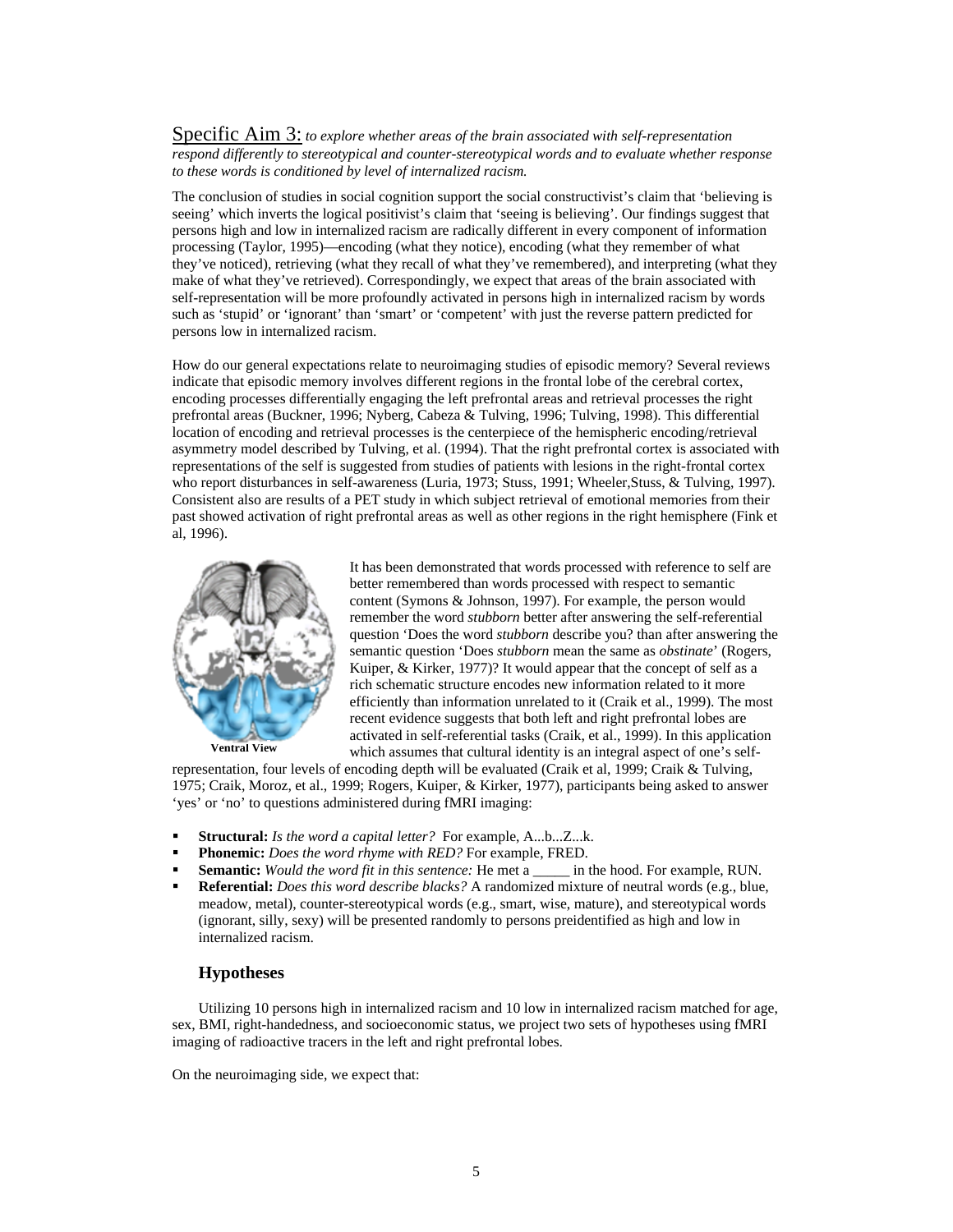- **1.** Regional blood flow to the left and right prefrontal lobe between persons high and low in internalized racism will diverge increasingly over structural-to-semantic levels of depth, this difference favoring persons low in internalized racism over persons high in internalized racism. Endorsement of the stereotype that blacks are mentally defective by persons high in internalized racism is expected to lessen their quality of task engagement relative to persons low in internalized racism. This implication is consistent with findings by Asbury et al. (1987) who found lower IQ scores among black middle-school who were culturally alienated.
- **2.** Regional blood flow to the left and right prefrontal lobe activity will be qualitatively different at referential depth, persons high in internalized racism exhibiting greater activation for stereotypical words, persons low in internalized racism greater activation for counter-stereotypical words.

On the performance side, we expect that:

- **3.** Persons low in internalized racism will be more efficient in processing structural, phonemic, and semantic tasks than persons high in internalized racism (reaction times).
- **4.** Persons low in internalized racism will be more efficient in recognizing and recalling counterstereotypical words, persons high in internalized racism more efficient in recognizing and recalling stereotypical words.

## **Significance**

Following implications of the work of Per Björnthorp (3), we've argued that internalized racism is a mindset that predisposes its victims toward a chronic sense of defeat or resignation. Under Specific Aim 1, we identified an exogenous source of this chronic defeat response—exposure to racial stereotypes that demean and undermine the humanity of blacks. Here, we examine an endogenous source of this chronic defeat response—the disposition of persons high in internalized to decode, encode, and retrieve white racists concepts about blacks that reinforce their social reality about blacks as mentally defective and physically gifted. This manner of 'believing is seeing' within the context of a high-tech society we have become most likely broadens and deepens the sense of chronic defeat and resignation. And to the extent this manner of 'believing' influences one's manner of 'being', we run the risk here of self-fulfilling prophecy which may exacerbate one's sense of desperation if not fatalism. Following Figure 1, we hope to clarify whether and how self-referential schemata contribute to HPAaxis dysregulation and metabolic abnormalities that increase risks of diabetes mellitus and cardiovascular disease.



Specific Aim 4: *to* 

*explore whether areas of the brain associated with cognitively challenging tasks are differently activated in persons high and low in internalized racism.* 

The Stroop Word Color Test is a frequently utilized measure of attentiveness and vigilance and capacity to respond correctly when confronted with distracting cues. In the first application of this test, participants read a list of color words, in the second they name color

corresponding to these words, and in the third condition they are asked to provide color names that are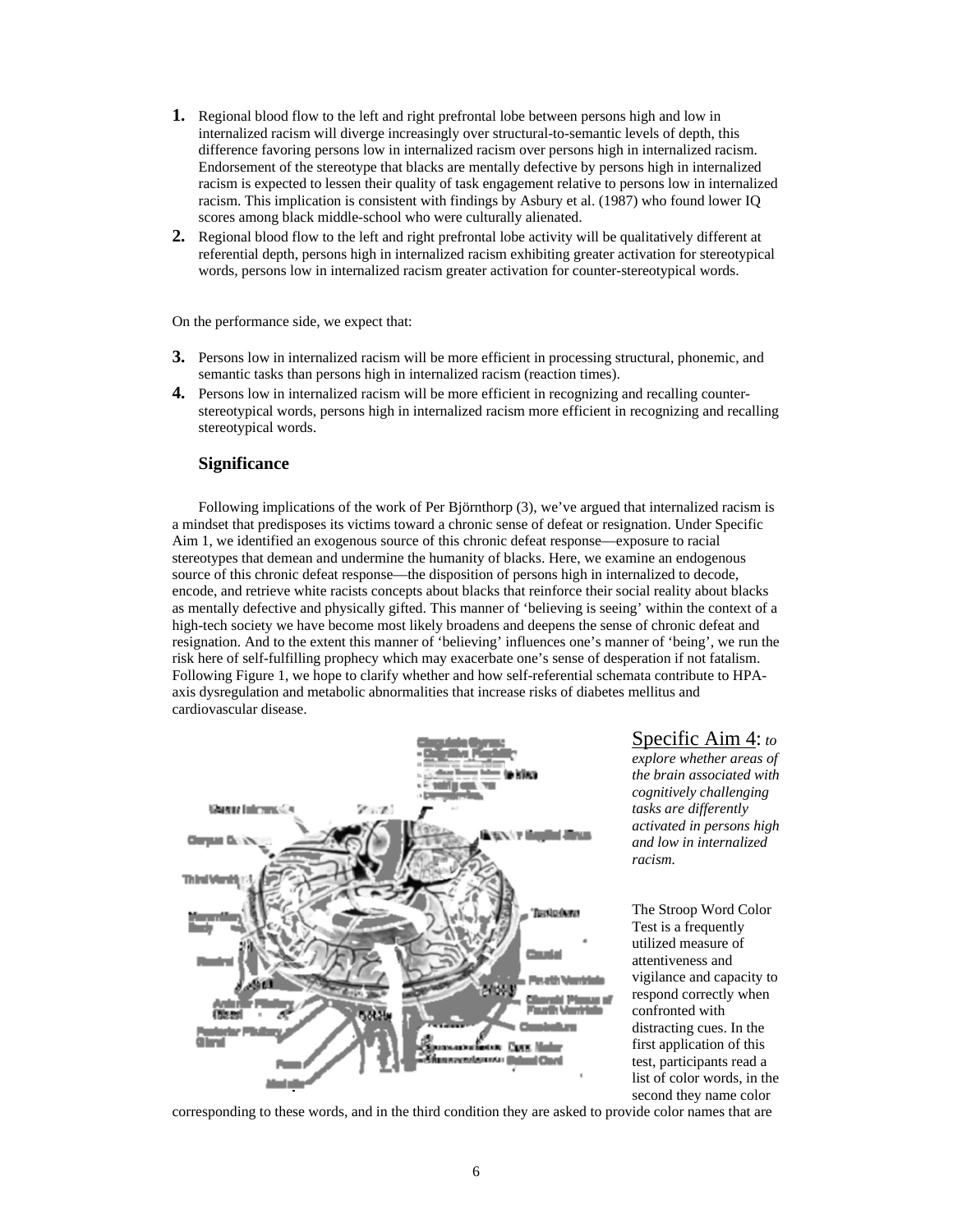embedded in a different color texts (e.g., the name *red* might be embedded in a green color text). The capacity to focus on the relevant within the context of distracting and interfering cues may well have implications for coping styles and efficiencies associated with stressful living.

In general, increased blood flow to the anterior cingulate gyrus or to the left inferior precentral sulcus is associated with the interference condition of the Stroop Word Color Test (e.g., Meade, et al., 2002). Diminution of response particularly in the anterior cingulate gyrus is associated with mood and schizophrenic disorders (e.g., Carter, et al., 1999; George et al., 1997).

#### **Hypotheses**

Utilizing 10 persons high in internalized racism and 10 low in internalized racism matched for age, sex, BMI, right-handedness, and socioeconomic status, we expect using fMRI that:

- 1. Regional blood flow to the anterior cingulate gyrus or to the left inferior precentral sulcus will be greater for persons low in internalized racism than persons high in internalized racism during administration of the interference condition of the Stroop Word Color Test.
- 2. Errors will be greater under the interference condition for persons high in internalized racism than than for persons low in internalized racism.
- 3. The differences in errors between the second and third conditions of Stroop administration will be greater for persons high in internalized racism than for persons low in internalized racism.
- 4. Differences in time-to-completion of the second and third conditions of Stroop administration will be greater for persons high in internalized racism than for persons low in internalized racism.

#### **Significance**

If these hypotheses are supported, we would have both performance and neuropsychological data that potentially shed light on the Björnthorp's (3) chronicity of stress proposition. If exposure to challenging cognitive tasks is associated with attenuated activation of regions of the brain associated with such tasks and if there is diminished success in coping with such tasks, it seems reasonable to assume that high levels of dysphoric symptoms would continue unabatedly—an implication one would associate with HPA-axis dysregulation and heightened risks of diabetes mellitus and cardiovascular disease (see Figure 1). As well there may be at least partial clues here for explaining the racial academic achievement gap that Ogbu (2003) attributes to academic disengagement even among socioeconomically advantaged black students.

Specific Aim 5: *to explore whether degree of neuronal damage in the hippocampus is associated with type of cultural identity*



Although basal levels of cortisol are required for the health and normal functioning of the hippocampus, chronic stress and consequent cortisol elevation are associated with hippocampal dysfunction and volume reduction. The hippocampus which is crucial for encoding and retrieving memory is also an important modulator of the HPA-axis response to stress (see Figure 1). The hippocampus sends neuronal projections to the hypothalamus to initiate the cascade of cortisol release and is itself a major target organ for glucocorticoid action in the brain.

The toxic effects of stress and cortisol on the hippocampus derived from preclinical studies in diverse species. These findings were first observed in primates: vervet monkeys that

died spontaneously following severe stress from poor and overcrowded housing had damage to the CA3 hippocampal subfield (Uno, et al., 1989). This damage was subsequently related to cortisol,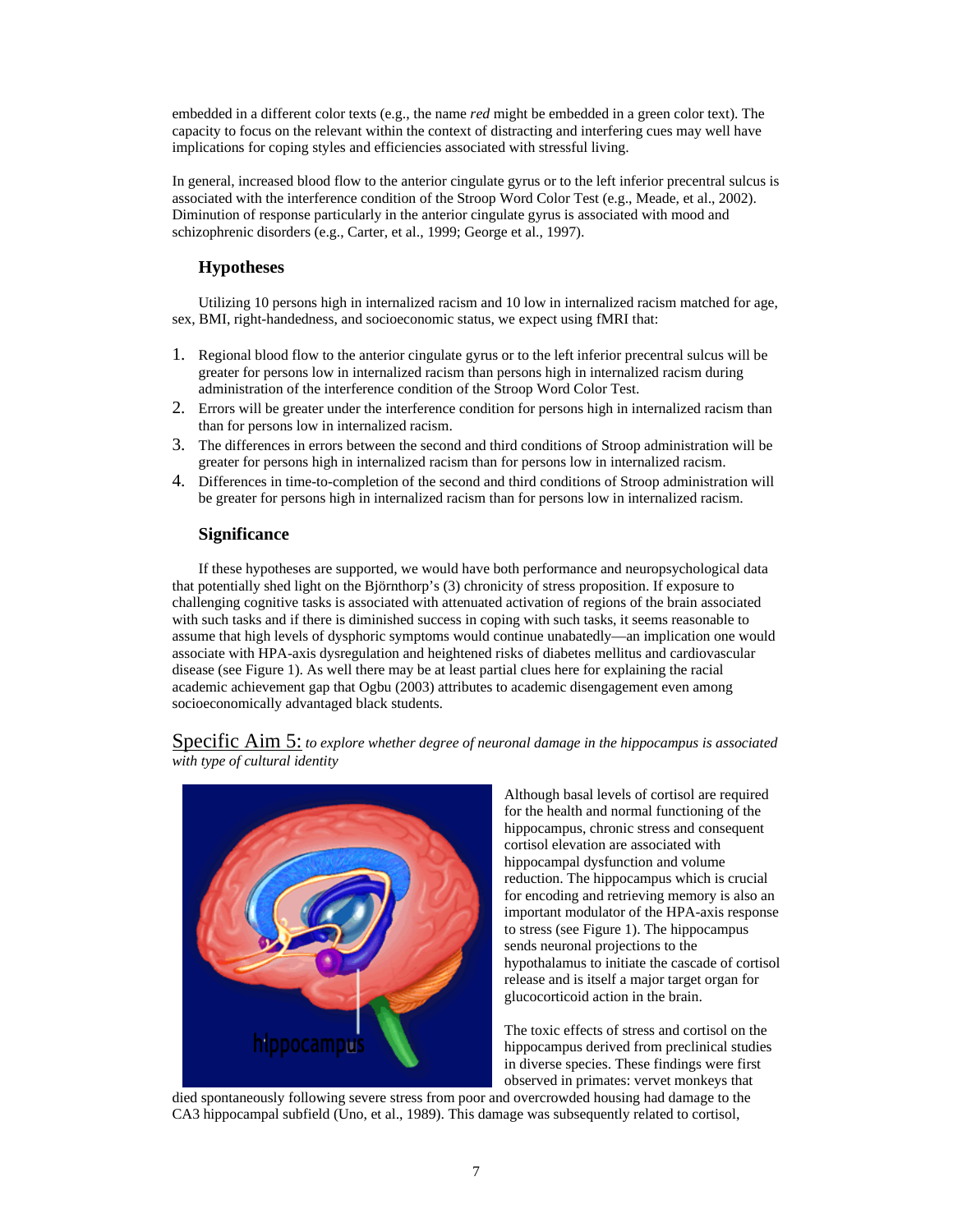(Sapolsky, et al., 1990) which across species has been demonstrated to decrease dendritic branching (Wolley et al., 1990) and increase neuronal loss (Uno et al, 1990). The impairments in hippocampusdependent memory that result from stress can persist beyond the resolution of the stress response and the normalization of cortisol levels (Ohl, 1999).

#### **Hypotheses**

Utilizing 10 persons high in internalized racism and 10 low in internalized racism matched for age, sex, BMI, right-handedness, and socioeconomic status, we expect using structural MRI that:

- 1. There will be greater volume reduction in the CA3 region of the hippocampus among persons high in internalized racism relative to those low in internalized racism.
- 2. In word list learning, as measured by the Selective Reminding Test, persons low in internalized racism will outperform persons high in internalized racism.

#### **Significance**

If internalized racism is associated with neuronal damage and corresponding cognitive impairment on an emotionally neutral word learning task as hypothesized, results would add to our knowledge of untoward effects associated with racism and its internalization by blacks. These neuronal and performance impairments may contribute to diminished success in coping with daily hassles and life events that add to level of perceived stress, cascading effects on the HPA-axis, and corresponding risks of diabetes mellitus and cardiovascular disease (see Figure 1).

# References

- Asbury, C.A., Adderly-Kelly, B., & Knuckle, E.P. (1987). Relationship among WISC-R: performance categories and measured ethnic identity in Black adolescents. *Journal of Negro Education, 56,* 172-183.
- Abercrombie, H.C., Schaefer, S.M., Larson, L.L., Oakes, T.R., Lindgren, K.A., Holden, J.E., Perlman, S.B., Turski, P.A., Kraha, D.D., Benca, R.M., & Davidson, R.J. (1998). Metabolic rate in the right amygdale predicts negative affect in depressed patients. *NeuroReport, 9,* 3301-3307.
- Adolphs, R., Cahill, L., Schul, R., & Babinsky, R. (1997). Impaired declarative memory for emotional material following bilateral amygdale damage in humans. *Learning & Memory, 4,* 2981-300.
- Allport, W. (1958). *The nature of prejudice*. Garden City, NY: Doubleday Anchor.
- Anderson, A.K., & Phelps, E.A. (2002). Is the human amygdala critical for the subjective experience of emotion? Evidence of intact dispositional affect in patients with amygdala lesions. *Journal of Cognitive Neuroscience, 14(5),* 709-720.
- Barrett, R.K. (1974). *A study of attribution of responsibility as a function of internal-external locus of control and interracial person perception.* Unpublished doctoral dissertation, University of Pittsburgh.
- Bechara, A., Tranel, D., Damasio, H., Adolphs, R., Rockland, C., & Damasio, A.R. (1995). Double dissociation of conditioning and declarative knowledge relative to the amygdala and hippocampus in humans. *Science, 269,* 1115-1118.
- Birmbauer, N., Grodd, W., Diedrich, O., Klose, U., Erb, M., Lotze, M., Schneider, F., Weiss, U., & Flor, H. (1998). fMRI reveals amygdala activation to human faces in social phobics. *NeuroReport, 9,* 1233-1236.
- Breiter, H.C., Rauch, M.D., Kwong, K.K., Baker, J.R., & Rosen, B.R. (1996). Functional magnetic resonance imaging of symptom provocation in obsessive-compulsive disorder. *Archives of General Psychiatry, 53,* 595-606.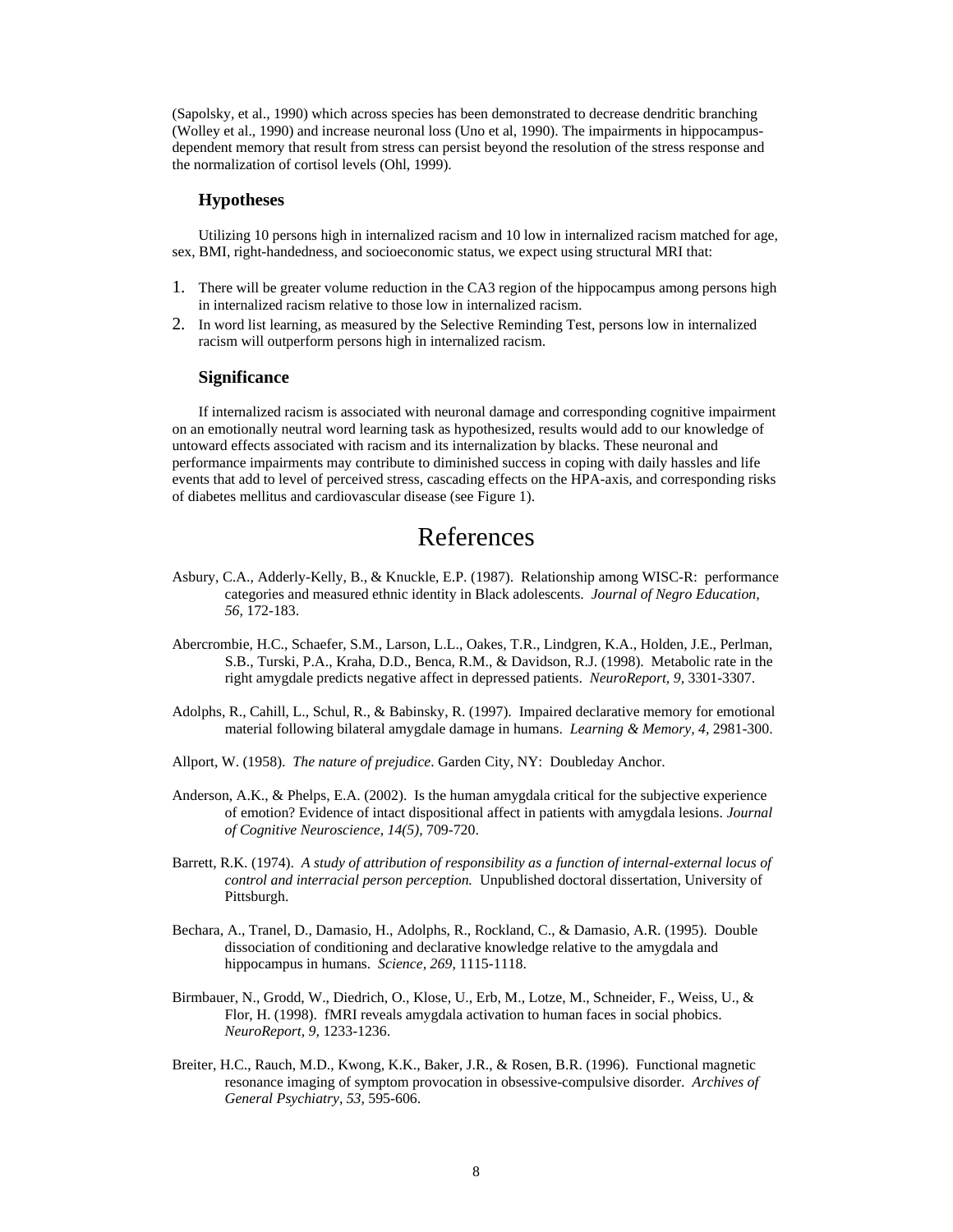- Brown, A. B. (1976). *Personality correlates of the Developmental Inventory of Black Consciousness.*  Unpublished master's thesis, University of Pittsburgh, Pittsburgh, PA.
- Buckner, R. (1996). Beyond HERA: Contributions of specific prefrontal areas to long-term memory. *Psychonomic Bulletin & Review, 3,* 149-158.
- Carter, C.S., Cohen, J.D., Nichols, T, & Mintun, M. (1999). Anterior cingulated gyrus dysfunction and selective attention deficits in schizophrenia: PET Study during single trial Stroop task performance. *American Journal of Psychiatry, 156(5),* 804.
- Craik, F.I.M., Moroz, T.M., Moscovitch, M., Stuss, D.T., Winocur, G., Tulving, E., & Kapur, S. (1999). In search of the self: A positron emission tomography study. *Psychological Science, 10,* 26-34.
- Craik, F.I.M. & Tulving, E. (1975). Depth of processing and the retention of words in episodic memory. *Journal of Experimental Psychology, General: 104,* 268-294.
- Denton, S. (1985). *A methodological refinement and validation analysis of the Developmental Inventory of Black Consciousness.* Unpublished doctoral dissertation, University of Pittsburgh.
- Drevets, W.C., Videen, T.O., Price, J.L., Preskorn, S.H., Carmichael, S.T., & Raichle, M.E. (1992). A functional anatomical study of unipolar depression. *Journal of Neuroscience, 12,* 3628-3641.
- Eisenberger, N.I., Lieberman, M.D., & Williams, K.D. (2003). Does rejection hurt? An fMRI Study of Social Exclusion. *Science, 302,* 290-239.
- Fink, G.R., Markowitsch, H.J., Reinkemeier, M., Bruckbauer, T., Kessler, J., & Heiss, W. (1996). Cerebral representation of one's own past: Neural networks involved in autobiographical memory. *The Journal of Neuroscience, 16,* 4275-4282.
- Franklin, A.T. (1986). *Influence of economic, social, religious, and cultural factors on depression in single Black women with male friends.* Unpublished doctoral dissertation, University of Pittsburgh, Pittsburgh, PA.
- Funayama, E.S., Grillon, C.G., Davis, M., & Phelps, E.A. (2001). A double dissociation in the affective modulation of startle in humans: Effects of unilateral temporal lobectomy. *Journal of Cognitive Neuroscience, 13,* 721-729.
- George, M.S., Ketter, T.A, Parekh, P.I., Rosinsky, N. et al. (1997). Blunted left cingulated activation in mood disorder subjects during a response interference task (the Stroop). *Journal of Neuropsychiatry & Clinical Neurosciences, 9(1),* 55-63.
- Issacs, H.R. (1975). *Idols of the tribe.* New York: Harper & Row.
- Irwin, W., Davidson, R.J.K., Lowe, M.J., Moch, B.J., Sorenson, J.A. & Turski, P.A. (1996). Human amygdale activation detected with echo-planar functional magnetic resonance imaging. *NeuroReport, 7,* 1765-1769.
- Ketter, T.A., Andreason, P.J., George, M.S., Lee, C., Gill, D.S., Parekh, P.I., Willis, M.W., Herscovitch, P., & Post, R. (1996). Anterior paralimbic mediation of procaine-induced emotional and psychosensory experiences. *Archives of General Psychiatry, 53*, 59-69.
- LaBar, K.S., LeDoux, J.R., Spencer, D.D. & Phelps, E.A. (1995). Impaired fear conditioning following unilateral temporal lobectomy in humans. *Journal of Neuroscience, 15,* 6846-6855.
- LaBar, K.S., & Phelps, E.A. (1998). Role of the human amygdale in arousal-mediated memory consolidation. *Psychological Science, 9,* 490-493.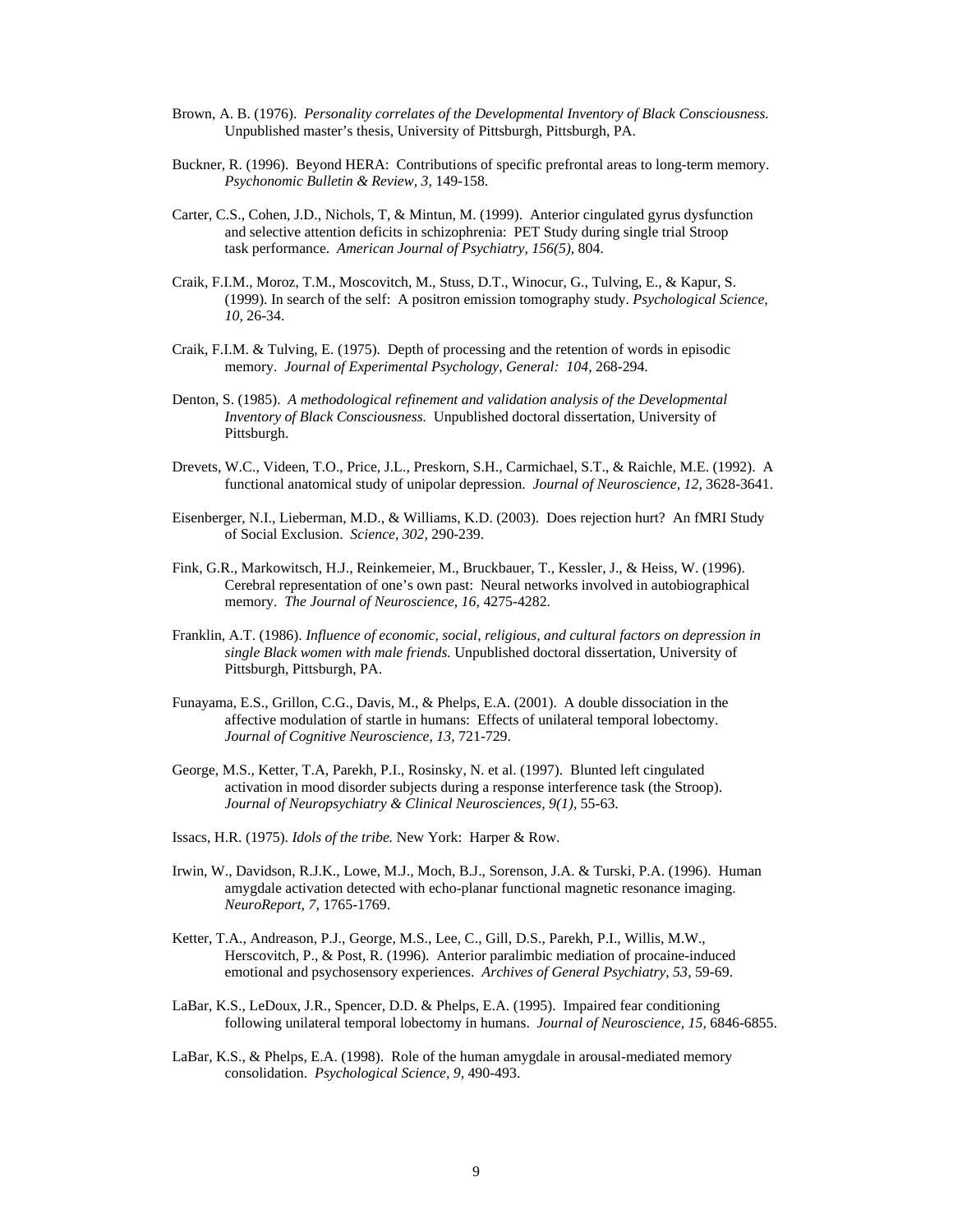- Lane, R.D., Reiman, E.M., Bradley, M.M., Ahern, G.L., Davidson, R.J. & Schwartz, G.E. (1997). Neural activation during selective attention to subjective emotional responses. *NeuroReport, 8,* 3969-3972.
- Luria, A.T. (1973). *The working brain.* New York: Basic Books.
- Meade, L.S., Mayer, A.T., Bobholz, J.A., Woodley, S.J., Cunningham, J.M., Hammeke, T.A., & Rao, S.M. (2002). Neural basis o the stroop interference task: Response competition or selective attention? *Journal of the International Neuropsychological Society*, *8(6),* 735-742.
- Murrell, A. (1989). Social support and ethnic identification as predictors of career and family roles of Black women. Paper presented at the 21<sup>st</sup> Annual Convention of the Association of Black Psychologists, Forth Worth, Texas.
- Nyberg, L., Cabeza, R., & Tulving, E. (1996). PET studies of encoding and retrieval: The HERA model, *Psychonomic Bulletin & Review, 3,* 135-148.
- Ogbu, J.U. (2003). *Black American students in affluent suburbs: A study of academic disengagement.* Mahwah, New Jersey: Lawrence Earlbaum Associates.
- Ohl, F. & Fuchs, E. (1999). Differential effects of chronic stress on memory processes in the tree shrew. *Brain Research Cognition and Brain Research, 7,* 379-387.
- Panksepp, J. (2003). Feeling the pain of social loss*. Science, 302*, 237-239.
- Rauch, S.L., van der Kolk, B.A., Fisler, R.E., Alpert, N.M., Orr, S.P., Savage, C.R., Fischman, A.J., Jenika, M.A., & Pitman, R.K. (1996). A symptom provocation study of posttraumatic stress disorder using positron emission tomography and script-driven imagery. *Archives of General Psychiatry, 53,* 380-387.
- Rogers, T.B., Kuiper, N.A., & Kirker, W.S. (1977). Self-reference and the encoding of personal information. *Journal of Personality and Social Psychology, 35,* 677-688.
- Sapolsky, R.M., Uno, H., Rebert, C.S. et al. (1990). Hippocampal damage associated with prolonged glucocorticoid exposure in primates. *Journal of Neuroscience, 10,* 2897-2902.
- Schneider, F., Gur, R.E., Alavi, A., Seligman, M.E.P., Mozley, L.H., Smith, R.J., Mozley, & Rgur, R.C. (1996). Cerebral blood flow changes in limbic region induced by unsolvable anagram tasks. *American Journal of Psychiatry, 153,* 206-212.
- Schneider, F., Gur, R.E., Mozley, L.H., Smith, R.J., Mozley, P.D., Censits, D.M., Alvi, A., & Gur, R.C. (1995). Mood effects on limbic blood flow correlate with emotional self-rating: A PET study with oxygen-15-labeled water. *Psychiatry Research: Neuroimaging, 61,* 265-283.
- Shipler, D.K. (1986). *Arab and Jew.* New York: Random House.
- Stuss, D.T. (1991). Self, awareness, and the frontal lobes: A neuropsychological perspective. In J. Strauss & G.R. Goethals (Eds.), *The self: Interdisciplinary approaches* (pp. 255-278). New York: Springer-Verlag.
- Symons, C.S., & Johnson, B.T. (1997). The self-reference effect in memory: A meta-analysis*. Psychological Bulletin, 121,* 371-394.
- Taylor, J. (1990). Relationship between internalized racism and marital satisfaction. *Journal of Black Psychology, 16*, 45-53.
- Taylor, J. (1991). Dimensionalization of racialism. In R.L. Jones (Ed.), *Black Psychology*, pp. 637- 652, Hampton, VA: Cobb & Henry.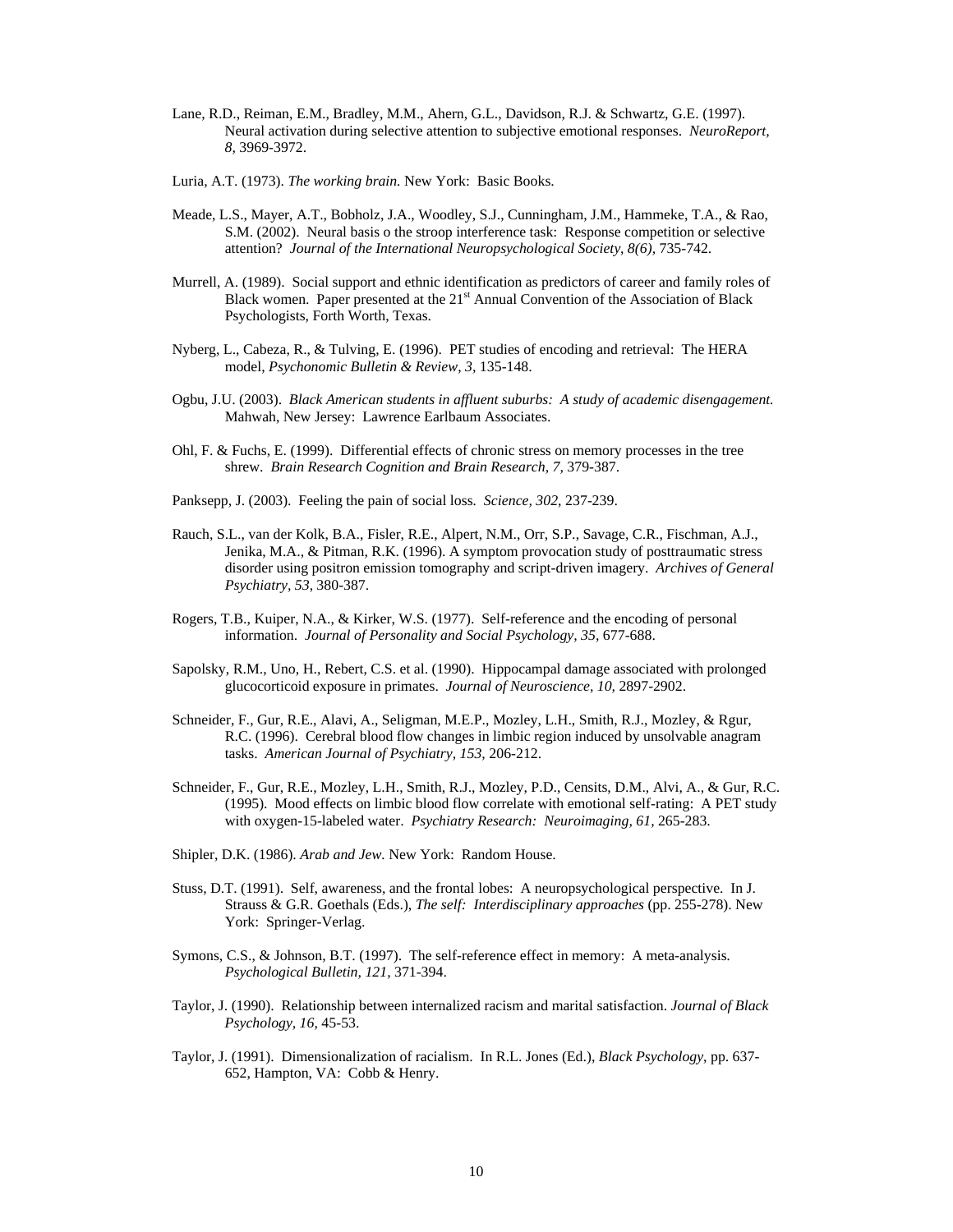- Taylor, J. (1992). Relationship between internalized racism and marital satisfaction. Reprinted in K. Burlew, C. Banks, H. McAdoo, and D. Azibo (Eds.), *African American psychology,* Beverly Hills, CA: Sage Publications.
- Taylor, J., & Grundy, C. (1996). Measuring black internalization of white stereotypes about blacks: The Nadanolitization Scale. In R. L. Jones (Ed*.) Handbook of tests and measurements for Black populations, (2),* Hampton, VA: Cobb & Henry.
- Taylor, J., Henderson, D., & Jackson, B.B. (1991). A holistic model for understanding and predicting depression in African American women. *The Journal of Community Psychology, 19,* 206-320.
- Taylor, J., & Jackson, B.B. (1990a). Factors affecting alcohol consumption in Black women: Part I. *International Journal of the Addictions, 25,* 1279-1292.
- Taylor, J., & Jackson, B.B. (1990b). Factors affecting alcohol consumption in Black women: Part II. *International Journal of the Addictions, 15,* 1407-1419.
- Taylor, J., & Jackson, B.B. (1991). Evaluation of a holistic model of mental health symptoms in African American women. *The Journal of the Addictions, 15,* 19-45.
- Taylor, J., & Obiechina, C. (in press). Cultural alienation: Analytical and empirical implications. *Journal of Black Studies.*
- Taylor, J., Obiechina, C., & Harrison, S. (1998). Toward a psychology of liberation and restoration: Answering the challenge of cultural alienation. In R.L. Jones (Ed.), *African American Mental*  Health, 283-301. Hampton, VA: Cobbb&Henry.
- Taylor, J., & Rogers, J. (1993). Relationship between cultural identity and exchange disposition. *Journal of Black Psychology, 9*, 248-265.
- Taylor, J., & Zhang, X. (1990). Cultural identity in martially distressed and nondistressed Black couples. *The Western Journal of Black Studies, 14,* 205-213.
- Taylor, J., & Tull, E. (submitted). Cancer prevention orientation in single black mothers: the role of disclosive disposition, depressive symptoms, and cultural alienation.
- Terrell, F., Taylor, J., & Terrell, S. (1980). Self concept of juveniles who commit Black on Black crimes. *Corrective and Social Psychiatry, 26*, 107-109.
- Tomes, E., Brown, A., Semenya, K., & Simpson, J. (1990). Depression in Black women of low socioeconomic status: psychological factors and nursing diagnosis. *Journal of National Black Nurses Association, 4,* 37-46.
- Tull, E., Wickramasuriya, T., Fraser, H., & Taylor, J. (2001). *Understanding chronic disease risk related behaviors in Afro-Caribbean women: An application of the theory of reasoned action*. Presented at the May 4, 2001 Distance Learning Conference on The Theory of Common Causation hosted by the Center for Family Excellence, sponsored by the Richard K. Mellon Foundation, and cosponsored by the University of Pittsburgh's Department of Africana Studies and Center for Minority Health.
- Tull, E., Wickramasurioya, T., Taylor, J., Smith-Barnes, V., Brown, M., hampagnie, G., Daye, K., Donaldson, K., Solomon, N., Walker, S., Frasier, H., & Jordan, O.W. (1999). Relationship of internalized racism to abdominal obesity and blood pressure in Afro-Caribbean women. *Journal of the National Medical Association, 91,* 447-452.
- Tull, E., Butler, C., Taylor, J., Chambers, E., Barrett, T., Onugha, T., Sharma, H., Smith, T., & Thibodeaux, L. (in press). Modeling the relationship of internalized racism, body image preference and hostility to body size and blood pressure among Afro-Caribbean women, *International Journal of Obesity.*